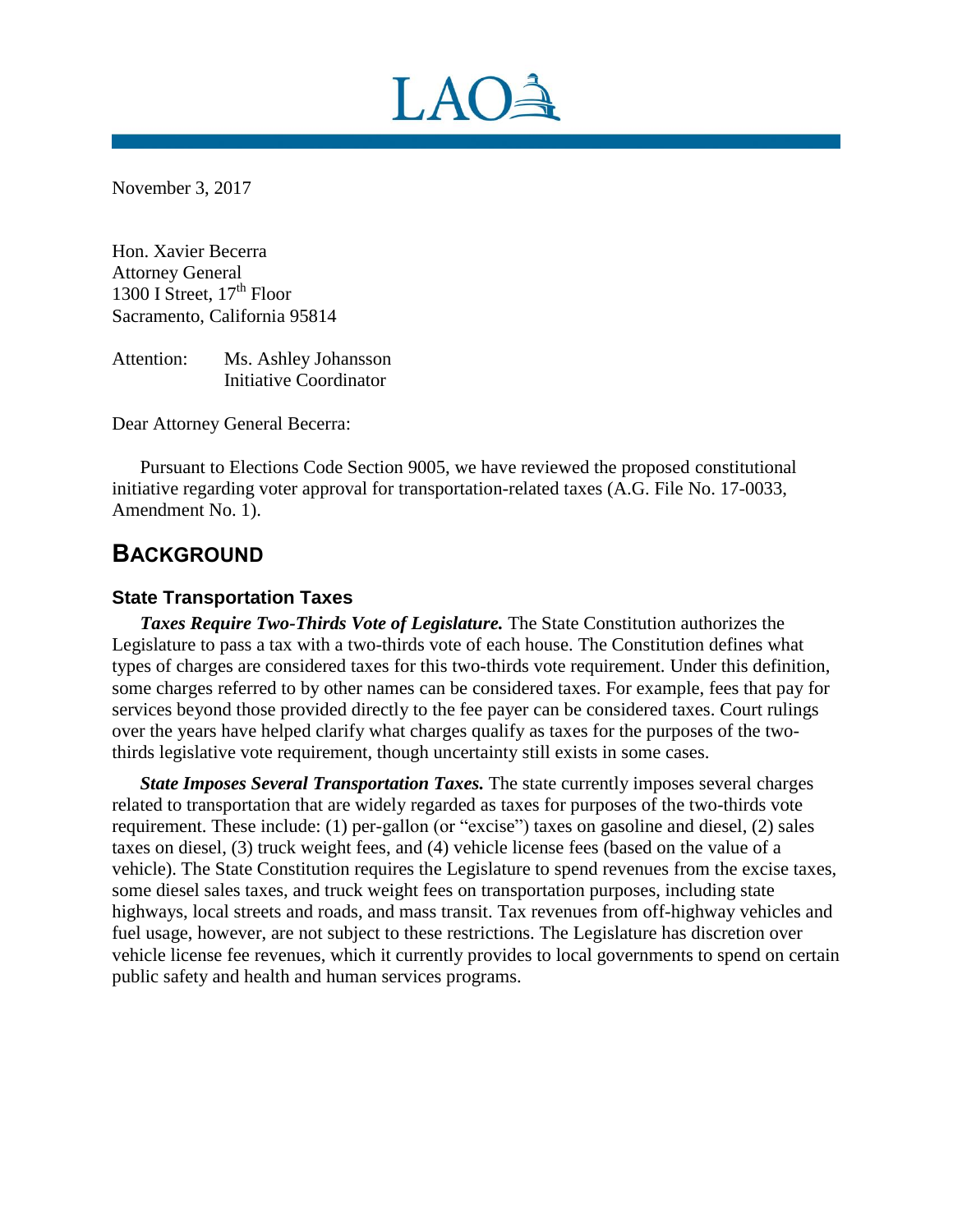#### **Recent Transportation Funding Legislation**

In April 2017, the Legislature enacted Chapter 5 (SB 1, Beall) to increase state funding for California's transportation system. The funding-related provisions of the legislation (1) raise new revenue through various taxes and (2) dedicate the new revenues to transportation programs.

*Tax Increases.* Senate Bill 1 increases two existing excise taxes on gasoline as well as existing excise and sales taxes on diesel. Additionally, the legislation creates two new vehicle taxes: (1) a transportation improvement fee that varies depending on the value of the vehicle (similar to the existing vehicle license fee), and (2) a supplemental registration charge for "zeroemission" vehicles (such as electric cars). Figure 1 summarizes these taxes. The legislation phases in the taxes over time, with some already having taken effect. Altogether, the tax increases are expected to increase annual transportation revenues by \$2.6 billion in 2017-18, increasing to \$4.9 billion in 2020-21 once all the taxes are fully implemented. (These estimates are subject to some uncertainty as the actual level of revenues could vary depending on various factors, such as actual fuel prices in the coming years.)

| Figure 1                                                                                                                                                                                                                                                                                                                                                                               |                    |                        |                       |
|----------------------------------------------------------------------------------------------------------------------------------------------------------------------------------------------------------------------------------------------------------------------------------------------------------------------------------------------------------------------------------------|--------------------|------------------------|-----------------------|
| Tax and Fee Rate Increases                                                                                                                                                                                                                                                                                                                                                             |                    |                        |                       |
|                                                                                                                                                                                                                                                                                                                                                                                        | <b>Prior Rates</b> | New Rates <sup>a</sup> | <b>Effective Date</b> |
| Fuel taxes <sup>b</sup>                                                                                                                                                                                                                                                                                                                                                                |                    |                        |                       |
| Gasoline                                                                                                                                                                                                                                                                                                                                                                               |                    |                        |                       |
| Base excise                                                                                                                                                                                                                                                                                                                                                                            | 18 cents           | 30 cents               | November 1, 2017      |
| Swap excise <sup>c</sup>                                                                                                                                                                                                                                                                                                                                                               | variable           | 17.3 cents             | July 1, 2019          |
| Diesel                                                                                                                                                                                                                                                                                                                                                                                 |                    |                        |                       |
| Excise <sup>c</sup>                                                                                                                                                                                                                                                                                                                                                                    | variable           | 36 cents               | November 1, 2017      |
| Swap sales                                                                                                                                                                                                                                                                                                                                                                             | 1.75 percent       | 5.75 percent           | November 1, 2017      |
| Vehicle taxes and fees <sup>d</sup>                                                                                                                                                                                                                                                                                                                                                    |                    |                        |                       |
| Transportation<br>Improvement Fee                                                                                                                                                                                                                                                                                                                                                      |                    | \$25 to \$175          | January 1, 2018       |
| ZEV registration fee                                                                                                                                                                                                                                                                                                                                                                   |                    | \$100                  | July 1, 2020          |
| Adjusted for inflation starting July 1, 2020 for the gasoline and diesel excise taxes, January 1, 2020 for<br>the Transportation Improvement Fee, and January 1, 2021 for the ZEV registration fee. The diesel sales<br>taxes are not adjusted for inflation.<br>b<br>Excise taxes are per gallon.                                                                                     |                    |                        |                       |
| c<br>Current rates set annually by the state Board of Equalization. The current gasoline swap excise tax rate<br>is 11.7 cents. The rate has ranged from 9.8 cents to 21.5 cents in prior years. The current diesel excise<br>tax rate is 16 cents. This rate has ranged from 10 cents to 18 cents in prior years. The funding package<br>converts both variable rates to fixed rates. |                    |                        |                       |
| d<br>Per vehicle per year.                                                                                                                                                                                                                                                                                                                                                             |                    |                        |                       |
| $ZEV = zero-emission$ vehicle.                                                                                                                                                                                                                                                                                                                                                         |                    |                        |                       |

*Spending Increases.* Senate Bill 1 distributes the new revenues to various transportation purposes and programs according to several formulas. In 2017-18, the legislation distributes the estimated \$2.6 billion in new revenues as follows:

- \$742 million for repair and maintenance of state highways (\$371 million) and local roads (\$371 million).
- \$550 million for transit.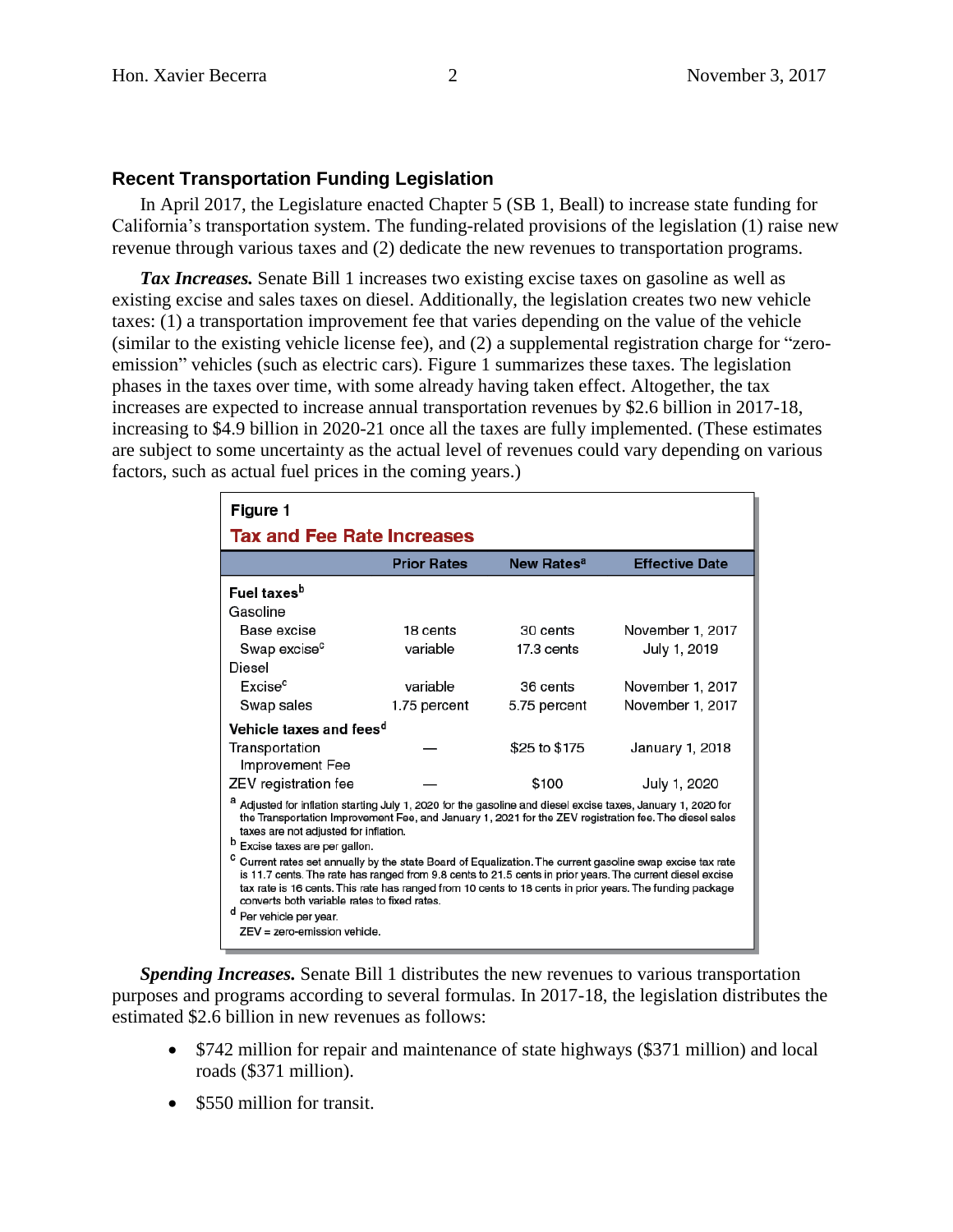- \$450 million for congested and trade corridors.
- \$400 million for repair and maintenance of state bridges and culverts.
- \$200 million for local partnership road repair and maintenance projects.
- \$100 million for bicycle and pedestrian projects.
- \$71 million for state parks (\$54 million) and agricultural programs (\$17 million) from fuel tax revenues from off-highway vehicles.
- \$66 million for other transportation-related programs, such as local planning grants, freeway service patrols, and university transportation research.

After 2017-18, the share of revenues going to state highways and local streets and roads increases somewhat compared to other programs.

## **PROPOSAL**

*Requires Voter Approval to Raise Specified Transportation Taxes.* The measure requires the Legislature to obtain voter approval to impose, increase, or extend excise and sales taxes on gasoline and diesel, as well as taxes on vehicles (such as weight fees and the vehicle license fee). The Legislature would still have to pass any such tax measures with a two-thirds vote of each house. In order for them to become law, they would also have to be approved by a majority of voters.

*Eliminates Recent Transportation Taxes.* The new voter approval requirements would also apply to transportation-related taxes imposed after January 1, 2017 and up to the effective date of the measure. This would have the effect of eliminating the taxes recently imposed by SB 1 (and any other taxes imposed during this interim period). Because the measure would appear on the November 2018 ballot and take effect immediately after its passage, most of the SB 1 tax increases will have already taken effect.

# **FISCAL EFFECTS**

*Reduction in Transportation Tax Revenues Authorized Under SB 1.* In 2018-19, this measure would reduce SB 1 transportation tax revenues from \$4.3 billion to \$1.4 billion—a \$2.9 billion decrease. (The \$1.4 billion in remaining revenues is attributable to the increased taxes collected from July 1, 2018 until this measure would take effect in early November 2018.) Starting in 2019-20, the measure would eliminate all SB 1 transportation tax revenues. Absent the measure, these revenues are estimated to total \$4.9 billion annually by 2020-21, the first year all the tax increases are implemented. The funding reductions would primarily affect state highway maintenance and rehabilitation, local streets and roads, and mass transit.

*Makes Passage of Future Transportation Taxes More Difficult.* By adding the requirement that most transportation-related taxes must be approved by the voters, the measure would make it more difficult to impose such charges in the future. As a result, there could be some transportation-related taxes approved by the Legislature but not by the voters, resulting in less